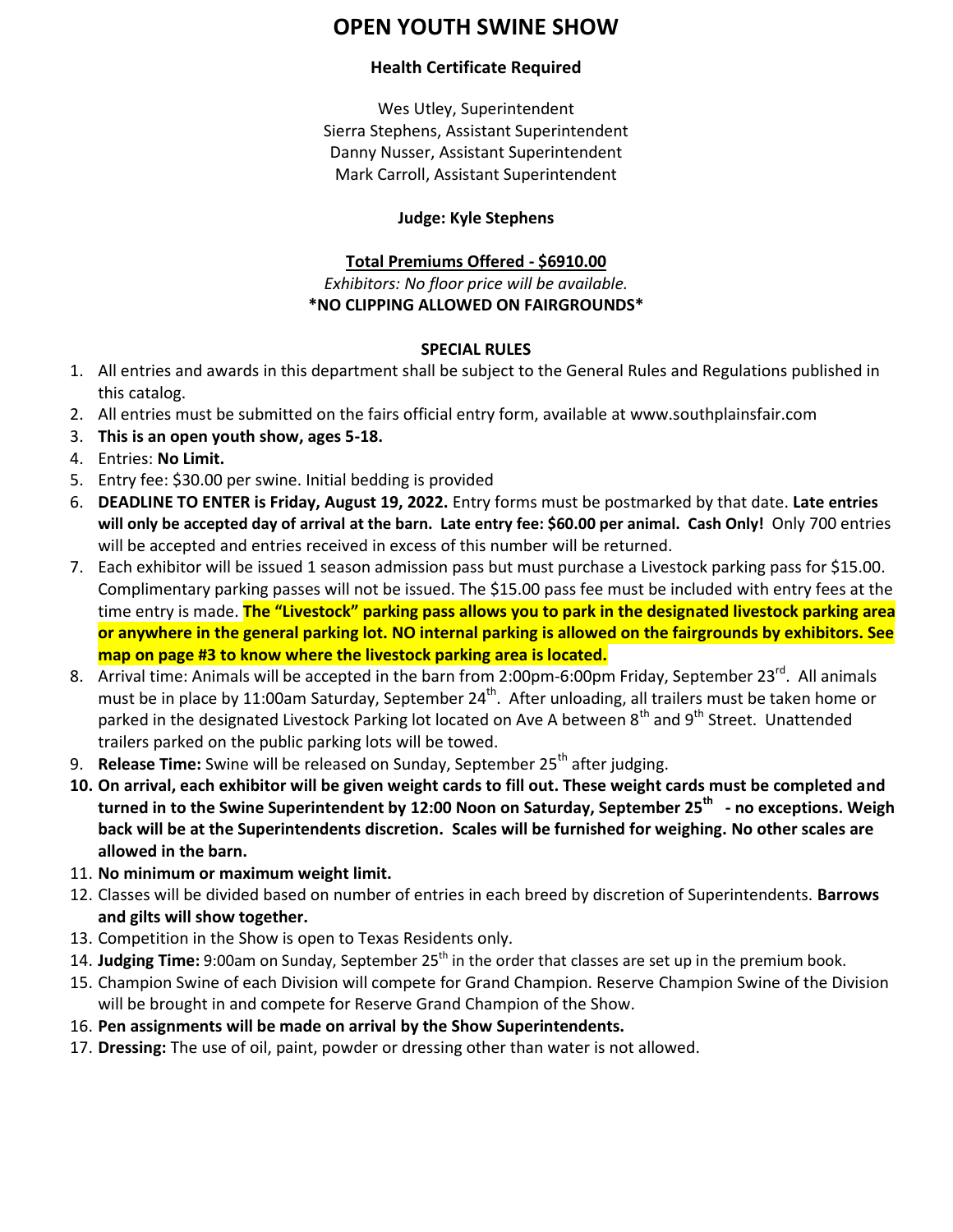## **Open Youth Swine Cont'd**

|                       |                 | <b>PREMIUMS</b>                           |                                                                           |                 |
|-----------------------|-----------------|-------------------------------------------|---------------------------------------------------------------------------|-----------------|
|                       |                 |                                           | Premium money will be paid and ribbons given thru 4 places in each class. |                 |
|                       |                 | <b>DIVISION 16 - OTHER WHITE PUREBRED</b> |                                                                           |                 |
| <b>Class</b>          | 1 <sup>st</sup> | 2 <sup>nd</sup>                           | 3 <sup>rd</sup>                                                           | $4^{\text{th}}$ |
| 1601 Light Wt.        | \$50            | \$40                                      | \$30                                                                      | \$20            |
| 1602 Med. Wt.         | \$50            | \$40                                      | \$30                                                                      | \$20            |
| 1603 Med/Hvy          | \$50            | \$40                                      | \$30                                                                      | \$20            |
| 1604 Heavy Wt.        | \$50            | \$40                                      | \$30                                                                      | \$20            |
| 1605 Champion         |                 |                                           | \$150 Plus Banner                                                         |                 |
| 1606 Reserve Champion |                 |                                           | \$100 Plus Banner                                                         |                 |
|                       |                 | <b>DIVISION 17 - OTHER BLACK PUREBRED</b> |                                                                           |                 |
| <b>Class</b>          | 1 <sup>st</sup> | 2 <sup>nd</sup>                           | 3 <sup>rd</sup>                                                           | $4^{\text{th}}$ |
| 1701 Light Wt.        | \$50            | \$40                                      | \$30                                                                      | \$20            |
| 1702 Med. Wt.         | \$50            | \$40                                      | \$30                                                                      | \$20            |
| 1703 Med/Hvy          | \$50            | \$40                                      | \$30                                                                      | \$20            |
| 1704 Heavy Wt.        | \$50            | \$40                                      | \$30                                                                      | \$20            |
| 1705 Champion         |                 |                                           | \$150 Plus Banner                                                         |                 |
| 1706 Reserve Champion |                 |                                           | \$100 Plus Banner                                                         |                 |
|                       |                 | <b>DIVISION 18 - DUROC</b>                |                                                                           |                 |
| <b>Class</b>          | 1 <sup>st</sup> | 2 <sup>nd</sup>                           | 3 <sup>rd</sup>                                                           | $4^{\text{th}}$ |
| 1801 Light Wt.        | \$50            | \$40                                      | \$30                                                                      | \$20            |
| 1802 Med. Wt.         | \$50            | \$40                                      | \$30                                                                      | \$20            |
| 1803 Med/Hvy          | \$50            | \$40                                      | \$30                                                                      | \$20            |
| 1804 Heavy Wt.        | \$50            | \$40                                      | \$30                                                                      | \$20            |
| 1805 Champion         |                 |                                           | \$150 Plus Banner                                                         |                 |
| 1806 Reserve Champion |                 |                                           | \$100 Plus Banner                                                         |                 |
|                       |                 | <b>DIVISION 19 - HAMPSHIRE</b>            |                                                                           |                 |
| <b>Class</b>          | 1 <sup>st</sup> | 2 <sup>nd</sup>                           | 3 <sup>rd</sup>                                                           | $4^{\text{th}}$ |
| 1901 Light Wt.        | \$50            | \$40                                      | \$30                                                                      | \$20            |
| 1902 Med. Wt.         | \$50            | \$40                                      | \$30                                                                      | \$20            |
| 1903 Med/Hvy          | \$50            | \$40                                      | \$30                                                                      | \$20            |
| 1904 Heavy Wt.        | \$50            | \$40                                      | \$30                                                                      | \$20            |
| 1905 Champion         |                 |                                           | \$150 Plus Banner                                                         |                 |
| 1906 Reserve Champion |                 |                                           | \$100 Plus Banner                                                         |                 |
|                       |                 | <b>DIVISION 20 - YORKSHIRE</b>            |                                                                           |                 |
| <b>Class</b>          | 1 <sup>st</sup> | 2 <sup>nd</sup>                           | $3^{\text{rd}}$                                                           | $4^{\text{th}}$ |
| 0801 Light Wt.        | \$50            | \$40                                      | \$30                                                                      | \$20            |
| 0802 Med. Wt.         | \$50            | \$40                                      | \$30                                                                      | \$20            |
| 0803 Med/Hvy          | \$50            | \$40                                      | \$30                                                                      | \$20            |
| 0804 Heavy Wt.        | \$50            | \$40                                      | \$30                                                                      | \$20            |
| 0805 Champion         |                 |                                           | \$150 Plus Banner                                                         |                 |

0806 Reserve Champion **1996** Contract to the Superintensity of the Superintensity of the Superintensity of the Superintensity of the Superintensity of the Superintensity of the Superintensity of the Superintensity of the S